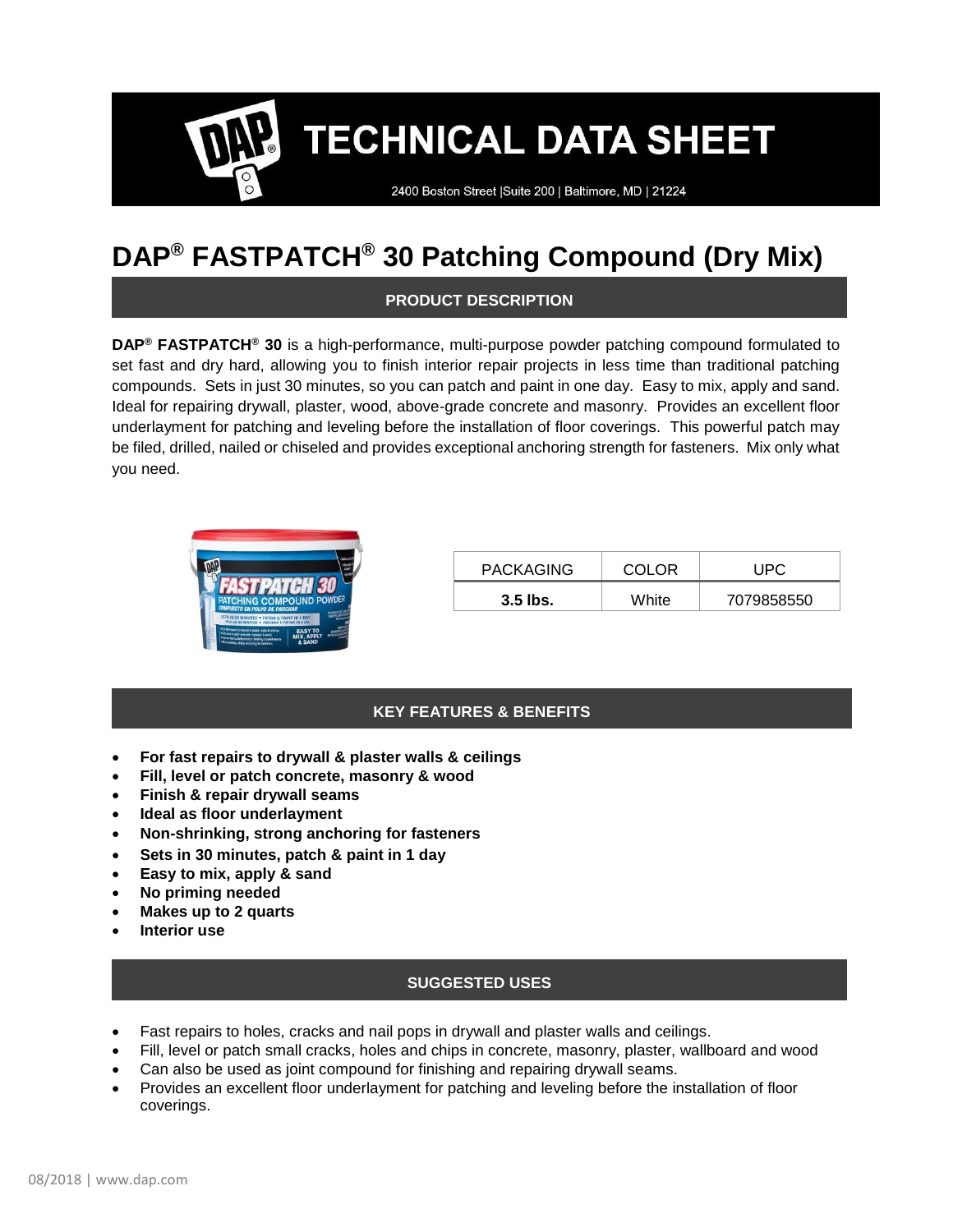2400 Boston Street | Suite 200 | Baltimore, MD | 21224

- (Not recommended for areas that collect standing water or receive continuous moisture unless coated with a waterproofing product.
- DAP FASTPATCH30 should never be used as a wear surface.
- When used in subfloors, it must be covered by an acceptable floor covering such as carpet or sheet goods (Not for use in ceramic tile floor applications)

### **APPLICATION**

### **Wall & Ceiling Patch:**

- 1. Surface must be clean, dry and free of all foreign material. Widen cracks to at least  $\frac{1}{4}$ " in width.
- 2. Apply in room temperature conditions. Do not apply below 50ºF.
- 3. Always add powder to cold, clean water. Thoroughly dry the enclosed mixing scoop before measuring the powder.
- 4. In a clean container, slowly mix 3 parts of powder into 1 part of water by volume. Mix thoroughly until smooth and free of lumps. Initial mix should be slightly thicker than desired working consistency. If necessary, adjust the consistency with more water. Let mixture sit for 30 seconds. Mix only the amount of product needed for immediate use.
- 5. Using a clean putty knife, apply DAP FASTPATCH30 to the area and smooth. For nail pops, drive the nail head below the surface before patching.
- 6. When dry, lightly sand the patched area with fine grade sandpaper. If necessary, the patch may be shaved or wet-sanded. Prime (if desired), paint or apply wallcovering. (Always follow paint manufacturer's application recommendations).

**NOTE:** DAP FASTPATCH30 is a *repair product*. Repairs to facilitate anchoring of fasteners will not enhance the performance of the existing substrate.

### **Drywall Seam Repair:**

- 1. In a clean container, slowly mix 2 parts of powder into 1 part of water by volume. Always add powder to cold, clean water. Thoroughly dry the enclosed mixing scoop before measuring the powder.
- 2. Mix thoroughly until smooth and free of lumps. Mix only the amount of product needed for immediate use.
- 3. Using a 5" or wider taping knife, apply a thin coat of compound over the drywall seam or crack. While wet, embed the tape into the compound. Draw the knife over the crack or joint to embed the tape. Allow to dry. Sand if necessary.
- 4. Apply a second coat of compound over the tape with an 8" or 10" taping knife, smoothing out 2" beyond the first coat. Smooth uneven areas with a damp sponge again after the compound has dried.
- 5. If necessary, apply a thin finish coat of compound over the joint or crack, smoothing out 2" beyond the second coat.
- 6. Sand and finish when dry.

#### **Floor Underlayment:**

1. All subfloors must be level, firm, dry, smooth, clean and free of dust, dirt, wax, paint and foreign material. Not recommended for areas that collect standing water or receive continuous moisture unless coated with a waterproofing product. DAP FASTPATCH30 should never be used as a wear surface. When used in subfloors, it must be covered by an acceptable floor covering such as carpet or sheet goods. Not for use in ceramic tile floor applications.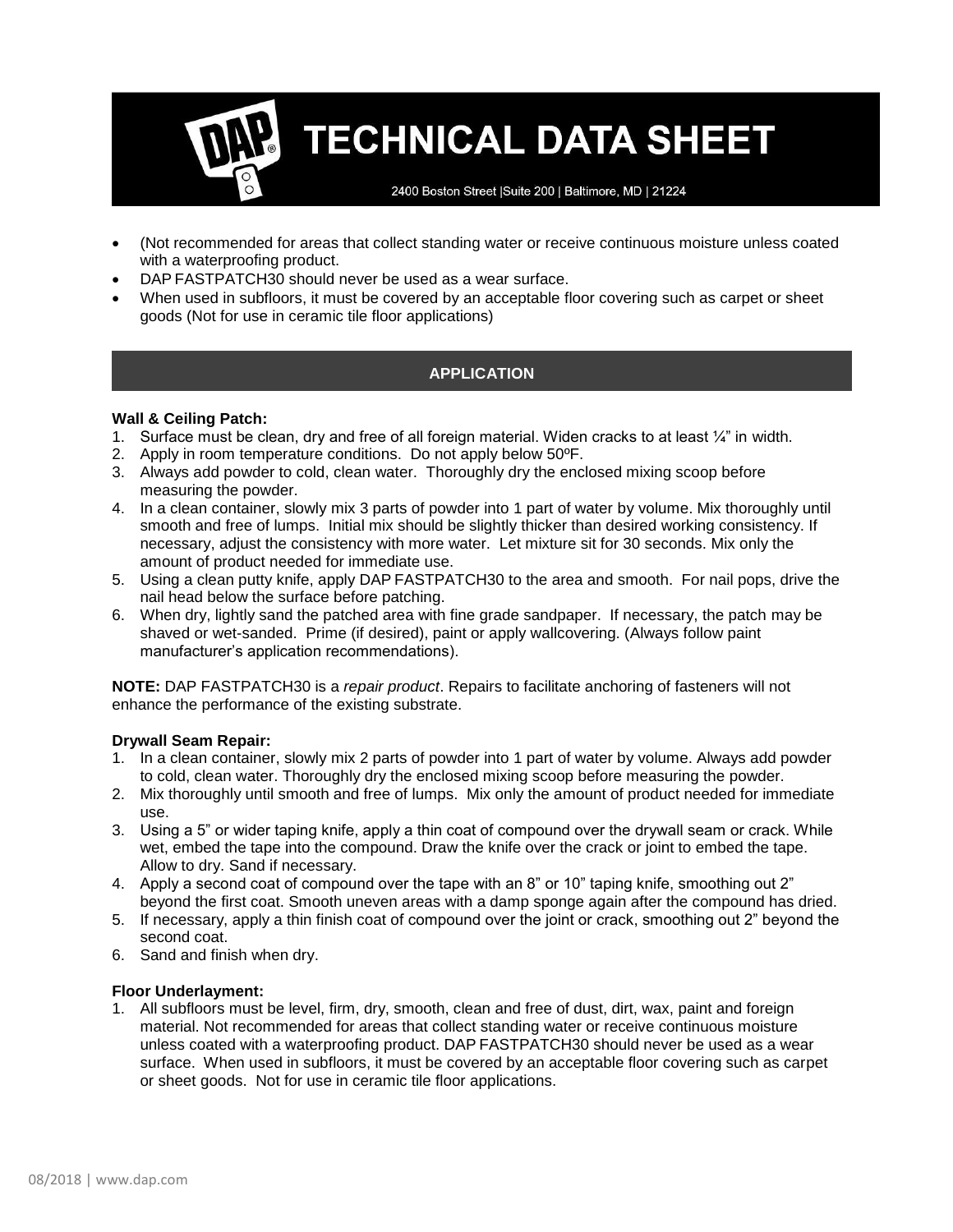2400 Boston Street | Suite 200 | Baltimore, MD | 21224

- 2. Concrete floors must be fully cured (not less than 28 days after pouring) and be free of excessive moisture, alkalinity and water pressure. Make standard moisture and alkalinity tests. The most reliable measurement is the calcium chloride test. Note: It is the responsibility of the flooring installer to determine the dryness of all concrete subfloors before the installation of floor covering begins.
- 3. In a clean container, slowly mix 3 parts of powder into 1 part of water by volume. Always add powder to cold, clean water. Thoroughly dry the enclosed mixing scoop before measuring the powder.
- 4. Mix thoroughly until smooth and free of lumps. Initial mix should be slightly thicker than desired working consistency. If necessary, adjust the consistency with more water. Let soak for 30 seconds. Mix only the amount of product needed for immediate use.
- 5. With a skim coat of DAP FASTPATCH30, fill all broken areas, depressions and cracks in the surface of substrate. Make sure that the patch "wets in" properly and uniformly to ensure a good bond. Level and smooth to a feather edge.
	- a. For repairs greater than  $\frac{1}{2}$ " in thickness, not to exceed 1", apply two coats, allowing the first coat to set before applying the second. Do not over trowel.

| <b>MIXING RATIOS</b>                 |                                | <b>COVERAGE IN SQ. FT.</b>           |                              |                             |
|--------------------------------------|--------------------------------|--------------------------------------|------------------------------|-----------------------------|
| Mixed<br><b>Material</b><br>Quantity | #<br><b>Scoops</b><br>of Water | <b>Scoops</b><br>of<br><b>Powder</b> | At 1/16"<br><b>Thickness</b> | At 1/8"<br><b>Thickness</b> |
| 1 Pint                               | 2                              | 6                                    | $2.5 - 3$                    | $1.25 - 1.5$                |
| 1 Quart                              |                                | 12                                   | $5 - 6$                      | $2.5 - 3$                   |
| 2 Quarts                             | ጸ                              | 24                                   | $10 - 12$                    | $5 - 6$                     |

### **SCOOP MIXING RATIOS & COVERAGE (SQ. FT.)**

### **TYPICAL PHYSICAL & CHEMICAL PROPERTIES**

| Consistency                    | Powder                                              |
|--------------------------------|-----------------------------------------------------|
| Vehicle                        | Plaster                                             |
| Filler                         | Inert Filler                                        |
| Odor                           | None                                                |
| <b>Application Temperature</b> | $50^{\circ}$ F minimum                              |
| Service Temperature            | $-20^{\circ}$ F to 120 $^{\circ}$ F                 |
| <b>Shelf Life</b>              | 24 months minimum when stored in a sealed container |
| <b>Working Time</b>            | 6-10 minutes                                        |
| Set Time                       | 30 minutes                                          |